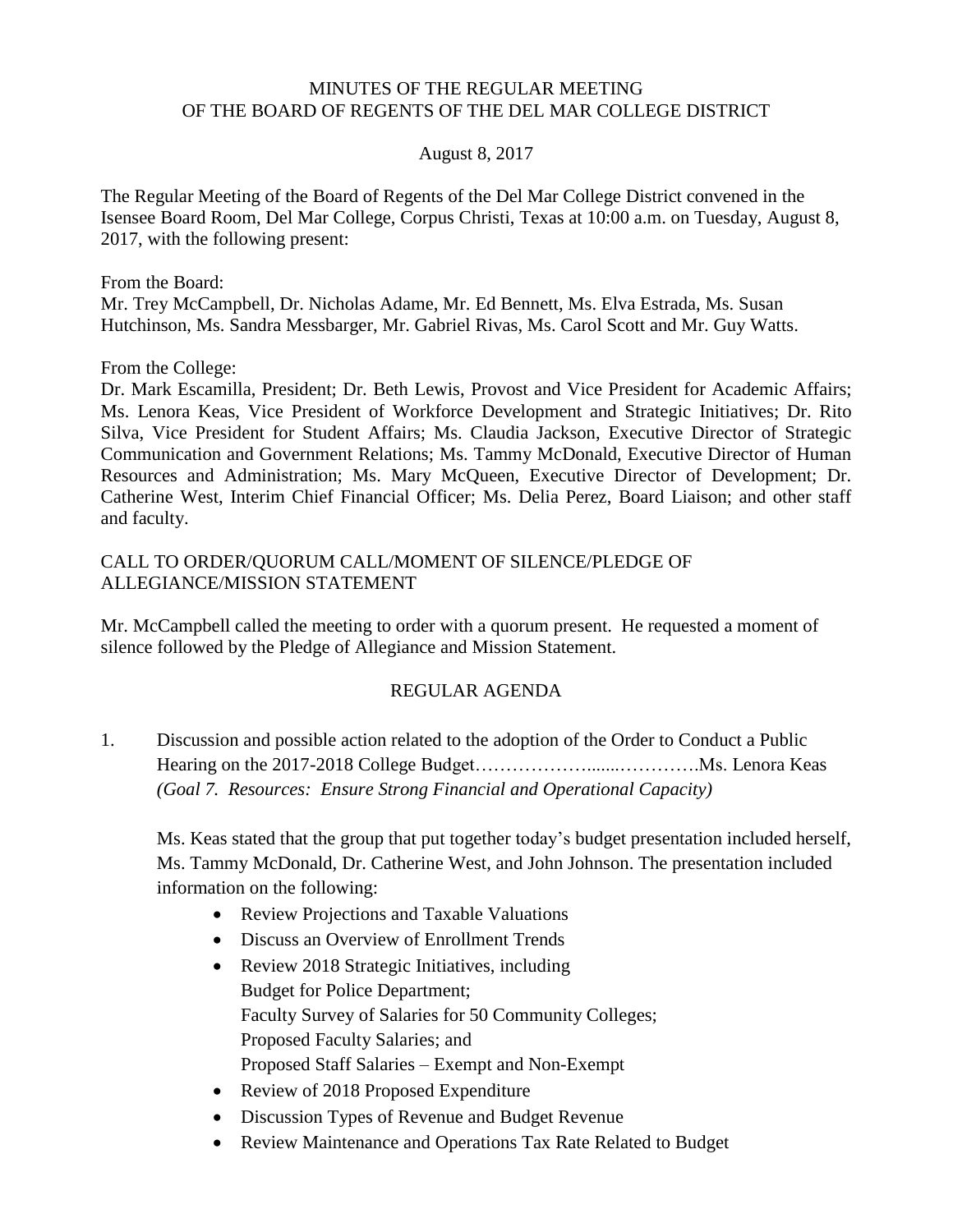- Discuss Debt Service Budget and Rate
- Board Considers Recommendation for Combined Tax Rate

Ms. Keas and Dr. Escamilla responded to questions and comments from the Regents during the presentation. See included presentation: See included Budget [Presentation.](http://www.delmar.edu/WorkArea/DownloadAsset.aspx?id=2147485954)

Mr. Augustin Rivera, Jr. read the Order of the Regents of the Del Mar College District, 2017-2018 Budget, which contained information that the Board would conduct a meeting and public hearing on August 21, 2017 at 5:30 p.m.

> Mr. Rivas made a motion to approve the Order. Ms. Estrada seconded the motion. There was no further discussion from the Board.

Dr. James Klein made a public comment, expressing concern about the legislature reducing funding for community colleges and higher education in general.

There were no additional public comments.

Ms. Carol Scott made a public comment regarding the percentage of increase that will come from local property taxes to the budget presented; she prefers smaller increments yearly instead of a significant increase in the tax rate.

Dr. Escamilla responded that he looks forward to more dollars from the legislature in the future.

Mr. Ed Bennett asked how much interest expense was included in the budget.

Dr. Escamilla responded that they need to break up the 3/10 of the penny to show the interest. They will bring that analysis back to the Board.

> There was no further discussion from the Board. Mr. McCampbell asked for additional public comments. There were no additional public comments. A roll-call was taken and the motion carried unanimously, 9-0, with Regents McCampbell, Adame, Bennett, Estrada, Hutchinson, Messbarger, Rivas, Scott and Watts in favor.

2. Discussion and possible action related to the adoption of the Order to Conduct Public Hearings on the 2017-2018 Tax Rates…………………………..……….Ms. Lenora Keas *(Goal 7. Resources: Ensure Strong Financial and Operational Capacity)*

\_\_\_\_\_\_\_\_\_\_\_\_\_\_\_\_\_\_\_\_\_\_\_\_\_\_\_\_\_\_\_\_\_\_\_\_\_\_\_\_\_\_\_\_\_\_\_\_\_\_\_\_\_\_\_\_\_\_\_\_\_\_\_\_\_\_\_\_\_\_\_\_\_\_\_\_\_\_

Ms. Keas introduced this agenda item which sets Public Hearing dates for the 2017-2018 Tax Rates.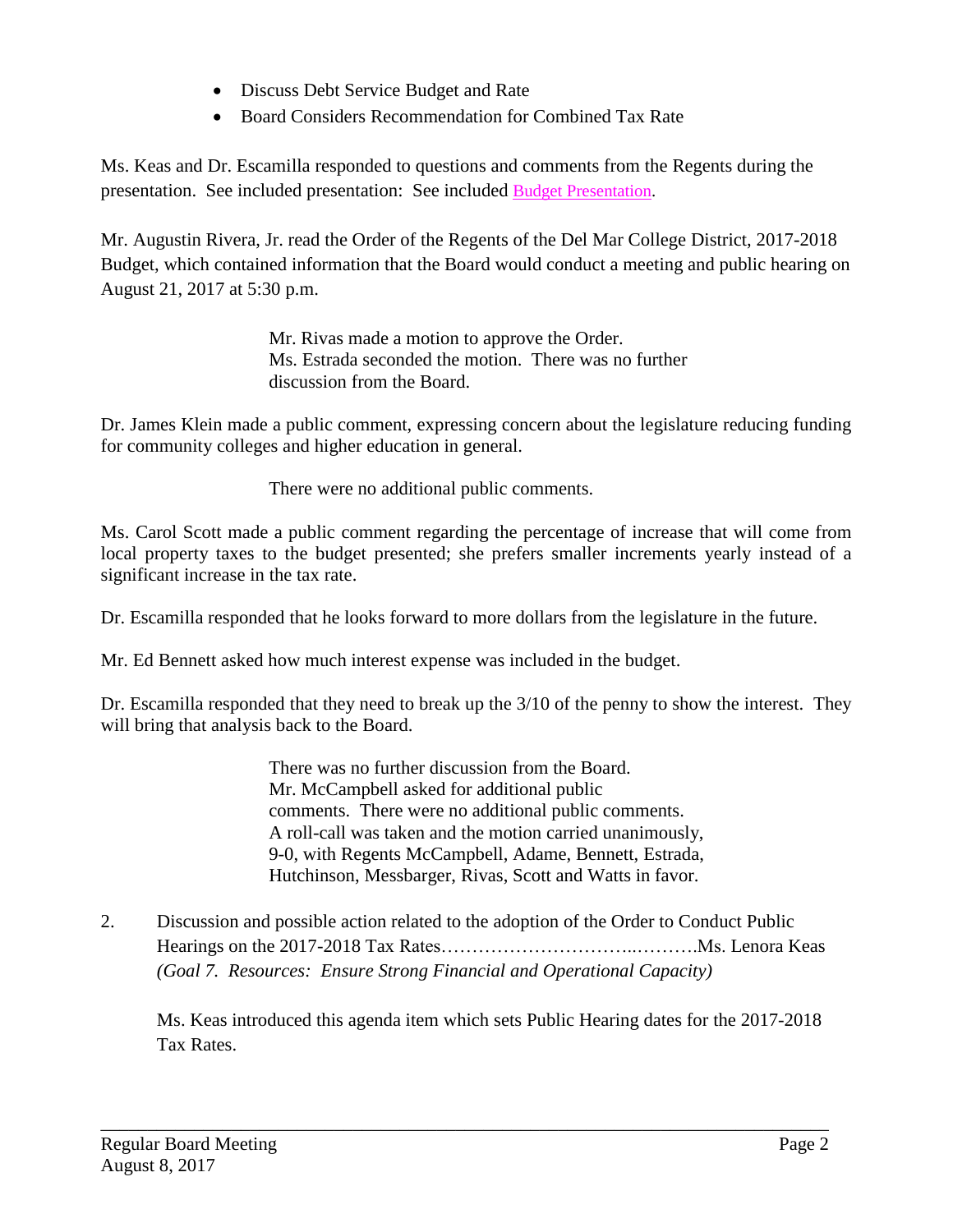Mr. Augustin Rivera, Jr. read the Order of the Regents of the Del Mar College District, 2017-2018 Tax Rates, which contained information relating to the 7.9% increase in total tax revenue from properties and stated that the Board would conduct meetings and public hearings on August 21, 2017 at 5:30 p.m. and August 24, 2017 at 5:30 p.m.

> Ms. Messbarger made a motion to increase the property tax rate by adoption of a tax rate of \$0.259163 which is effectively a 7.95 percent increase in the tax rate. There was no further discussion from the Board. Mr. McCampbell asked for additional public comments. There were no additional public comments. A roll-call was taken and the motion carried unanimously, 9-0, with Regents McCampbell, Adame, Bennett, Estrada, Hutchinson, Messbarger, Rivas, Scott and Watts in favor.

# **THE BOARD RECESSED FOR LUNCH AT 11:51 a.m.**

## **THE BOARD RECONVENED AT 1:00 p.m.**

Mr. Watts left prior to 1:00 p.m.

## RECOGNITIONS:

## **Students and Staff**

 Certificate of Achievement for Excellence in Financial Reporting for fiscal year ended August 31, 2016, Comprehensive Annual Financial Report (CAFR)

……………………………………………………………….…...………Ms. Lenora Keas *(Goal 7. Resources: Ensure Strong Financial and Operational Capacity)*

Ms. Keas recognized Dr. Cathy West, John Johnson and the Institutional Research staff because the Government Finance Officers Association (GFOA) has for the sixth time awarded

to the College the Certificate of Achievement for Excellence in Financial Reporting for fiscal year ended August 31, 2016. It is a great recognition for the College for the Comprehensive Annual Financial Report. It is the highest form of recognition in governmental accounting and financial reporting. It represents open disclosure and transparency for the College's accounting practices.

## STAFF REPORTS:

• Professional Service Contract Review by the Board of Regents....Ms. Tammy McDonald *(Goal 7. Resources: Ensure Strong Financial and Operational Capacity)*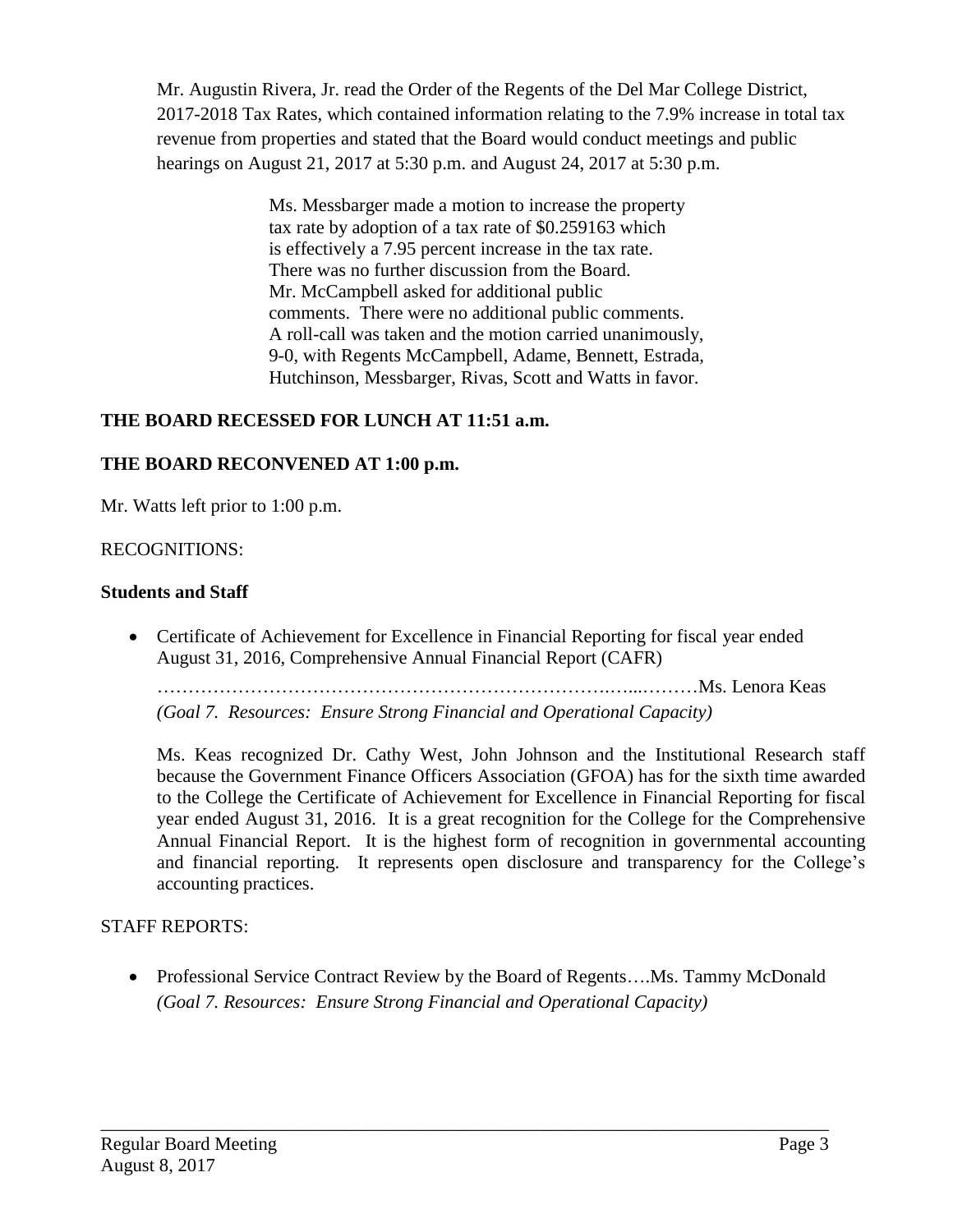Ms. McDonald reported that every several months they bring to the Board the master list of professional services contracts and these contracts are broken down into different categories and added different information the Board has requested.

Ms. McDonald responded to questions from the Regents. The Regents provided their input about what they would like to see included in this document when it is brought back to them periodically.

 Legislative Update………………………………...………………….Ms. Claudia Jackson *(Goal 5. Advocacy: Advance the College Mission Through Effective Governance and Positioning)*

Ms. Jackson provided information regarding the special session of the legislature. She indicated that any bills that have not gotten to a conference committee report, meaning both sides of the House have taken some type of action by Monday, they will not be going forward because the  $18<sup>th</sup>$  is the deadline. Ms. Jackson provided information regarding the tax rate bill, SB1, SB3, and bills that could impact community colleges.

Ms. Jackson and Dr. Escamilla responded to questions from the Regents.

# REGENT REPORTS:

 CCATT Update…………………………………………………………….Ms. Carol Scott *(Goal 5. Advocacy: Advance the College Mission Through Effective Governance and Positioning)*

Ms. Scott serves on the Board of the Community College Association of Texas Trustees, which is made up of trustees and regents from Texas community colleges. She will begin her second year on that Board and has been working on the Legislative Committee on the College's behalf. She reminded them of the good, close working relationship between TACC, CCATT, and TCCTA. All three entities were in lock step during the legislative session and that has been a great foundation and provided some benefit for the community college family in general. Ms. Scott provided additional information relating to the recent conferences. She thanked the Board for allowing her to serve the Regents across the state.

Dr. Escamilla stated that it has been a remarkable two years with representation on the CCATT Board with Regent Scott's efforts. He thanked her for making a huge difference and rising to the top, because the community colleges are listening and to have the Del Mar College name at the forefront of all the efforts is much appreciated from the President's Association across the state.

COLLEGE PRESIDENT'S REPORT…………………………………...……Dr. Mark Escamilla

\_\_\_\_\_\_\_\_\_\_\_\_\_\_\_\_\_\_\_\_\_\_\_\_\_\_\_\_\_\_\_\_\_\_\_\_\_\_\_\_\_\_\_\_\_\_\_\_\_\_\_\_\_\_\_\_\_\_\_\_\_\_\_\_\_\_\_\_\_\_\_\_\_\_\_\_\_\_

 SACSCOC Fifth-Year Interim Report *(Goal 1. Student Learning Success: Ensure Exceptional Educational Opportunities for All Students)*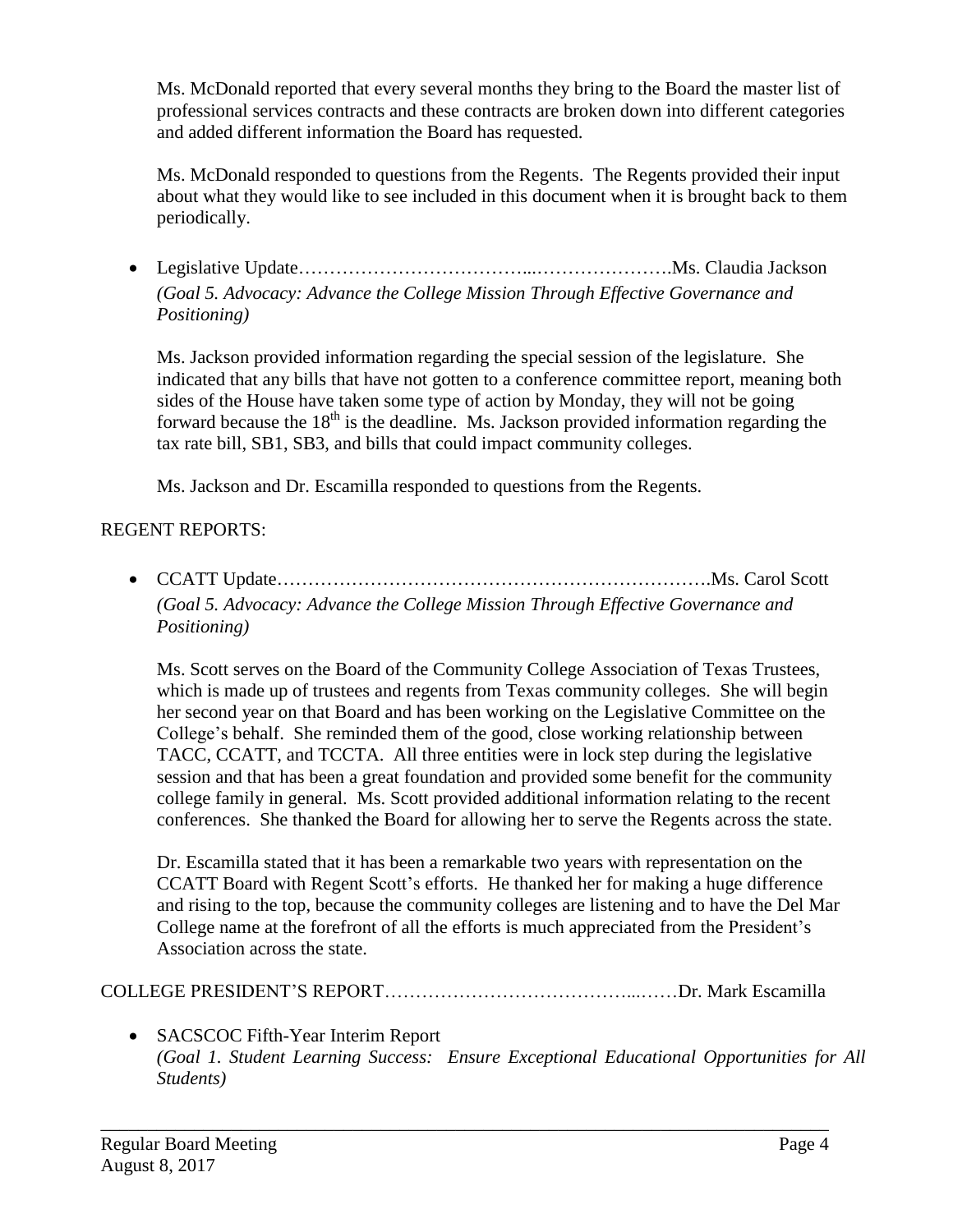Dr. Escamilla reported that the College has received the final letter from the Southern Association of Colleges and Schools Commission on College's for the fifth-year report with nothing more to do, and that's a big deal. The College continues with its standards of excellence in accreditation and reaffirmation. The team that handed Dr. Lewis this report was led by Lenora Keas and much of the academic leadership at the College, he thanked them all for getting the College to its first fifth-year report. It is the foundation upon which they will continue building to the 10-year report. Much of the College's time, energy and resources will be required for the 10-year report.

 July 12 – 15, 2017: TACC Summer Conference, San Antonio *(Goal 5. Advocacy: Advance the College Mission Through Effective Governance and Positioning)*

Dr. Escamilla reported that on July  $12<sup>th</sup>$  he attended the Texas Association of Community Colleges Summer Conference in San Antonio. Regent Scott and the CCATT leadership team was also in attendance for a portion of that conference. It was a great conference focused on the legislative efforts and the special session. Next year TACC's summer conference will be held in Corpus Christi and it will be a tremendous opportunity to showcase the College and community.

 July 31 – August 1, 2017: Legislative Meetings, Austin *(Goal 5. Advocacy: Advance the College Mission Through Effective Governance and Positioning)*

Dr. Escamilla attended legislative meetings on July  $31<sup>st</sup>$  through August 1 because they continue to be in touch with the Capitol during the special session either by phone or physically present, which makes a big difference. Our local delegation, including Senator Hinojosa, Chairman Hunter, Chairman Herrero, and Chairman Lozano are a great asset to our state and region.

PENDING BUSINESS: Status Report on Requested Information *(Goal 5. Advocacy: Advance the College Mission Through Effective Governance and Positioning)*

# CONSENT AGENDA

# Notice to the Public

*The following items are of a routine or administrative nature. The Board of Regents has been furnished with background and support material on each item, and/or it has been discussed at a previous meeting. All items will be acted upon by one vote without being discussed separately unless requested by a Board member or a citizen, in which event the item(s) will immediately be withdrawn for individual consideration in their normal sequence after the items not requiring separate discussion have been acted upon. The remaining items will be adopted by one vote.*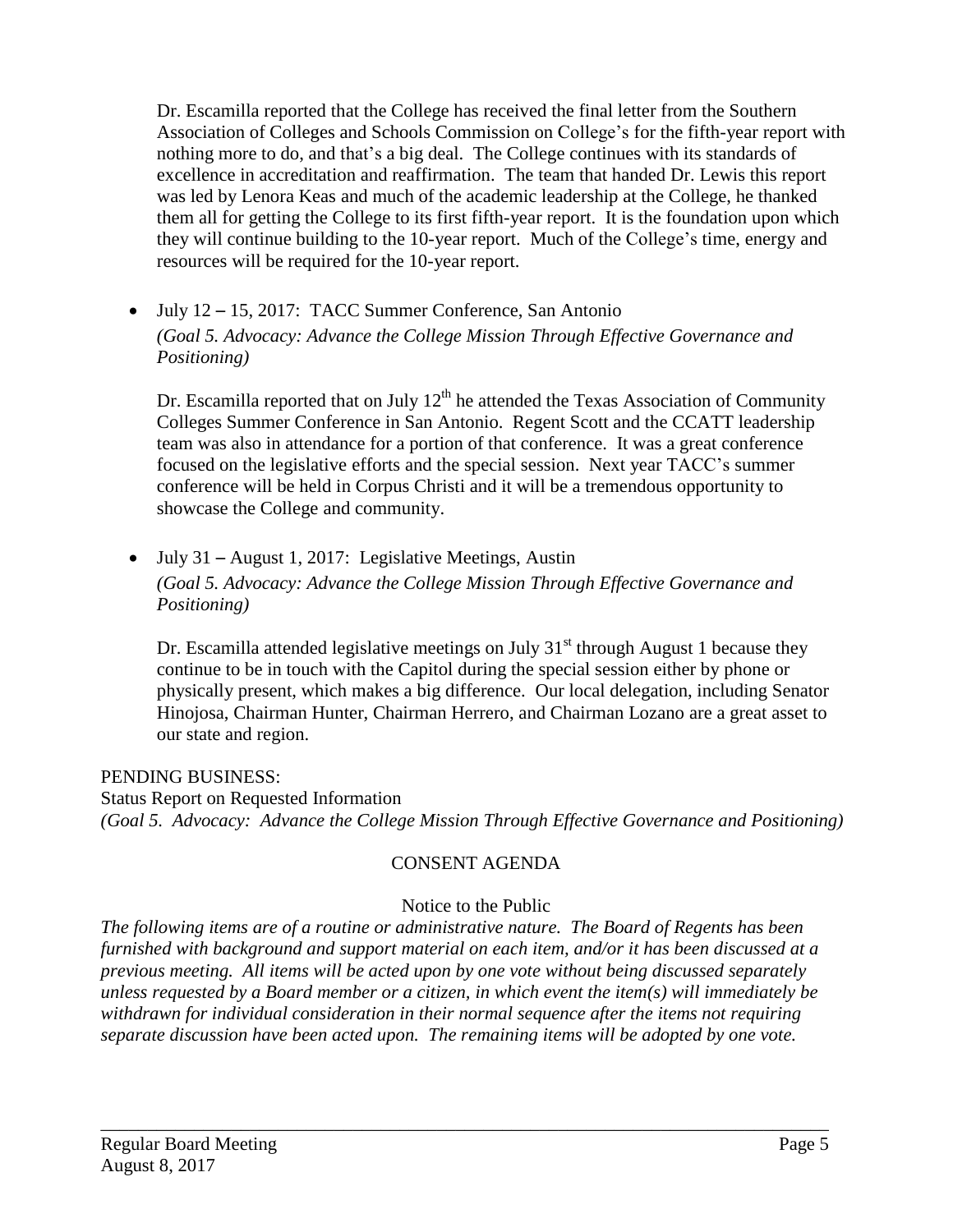#### CONSENT MOTIONS:

*(At this point the Board will vote on all motions not removed for individual consideration.)*

### ITEMS FOR DISCUSSION AND POSSIBLE ACTION:

- 3. Approval of Minutes Regular Board Meeting, June 13, 2017 Workshop, July 11, 2017 *(Goal 5. Advocacy: Advance the College Mission Through Effective Governance and Positioning)*
- 4. Acceptance of Investments for July 2017 *(Goal 7. Resources: Ensure Strong Financial and Operational Capacity)*
- 5. Acceptance of Financial Statement for June 2017 *(Goal 7. Resources: Ensure Strong Financial and Operational Capacity)*

Ms. Messbarger made a motion to approve the consent agenda items with one correction to the June 13 Meeting, Ms. Hutchinson was present during that meeting. Mr. Rivas seconded the motion. There was no further discussion from the Board. There were no public comments. A voice vote was taken and the motion carried unanimously, 8-0 with Regents McCampbell, Adame, Bennett, Estrada, Hutchinson, Messbarger, Rivas, and Scott in favor.

## REGULAR AGENDA

6. Discussion and possible action related to the College's Quarterly Financial Statement for the period ending May 31, 2017….….……...…………………………Dr. Catherine West *(Goal 7. Resources: Ensure Strong Financial and Operational Capacity)*

Mr. Johnson reviewed the income/expense statement for the period ending May 31. The revenue totals of \$80,900,717 are in line with last year's. The expenses are approximately \$5M higher than last year, with a difference of \$4.2M in salaries and benefits. They are on track of where they should be and expect at year end having their contingency balance left over.

> Ms. Scott made a motion to approve this agenda item. Ms. Messbarger seconded the motion. There was no further discussion from the Board. There were no public comments. A voice vote was taken and the motion carried unanimously, 8-0, with Regents McCampbell, Adame, Bennett, Estrada, Hutchinson, Messbarger, Rivas, and Scott in favor.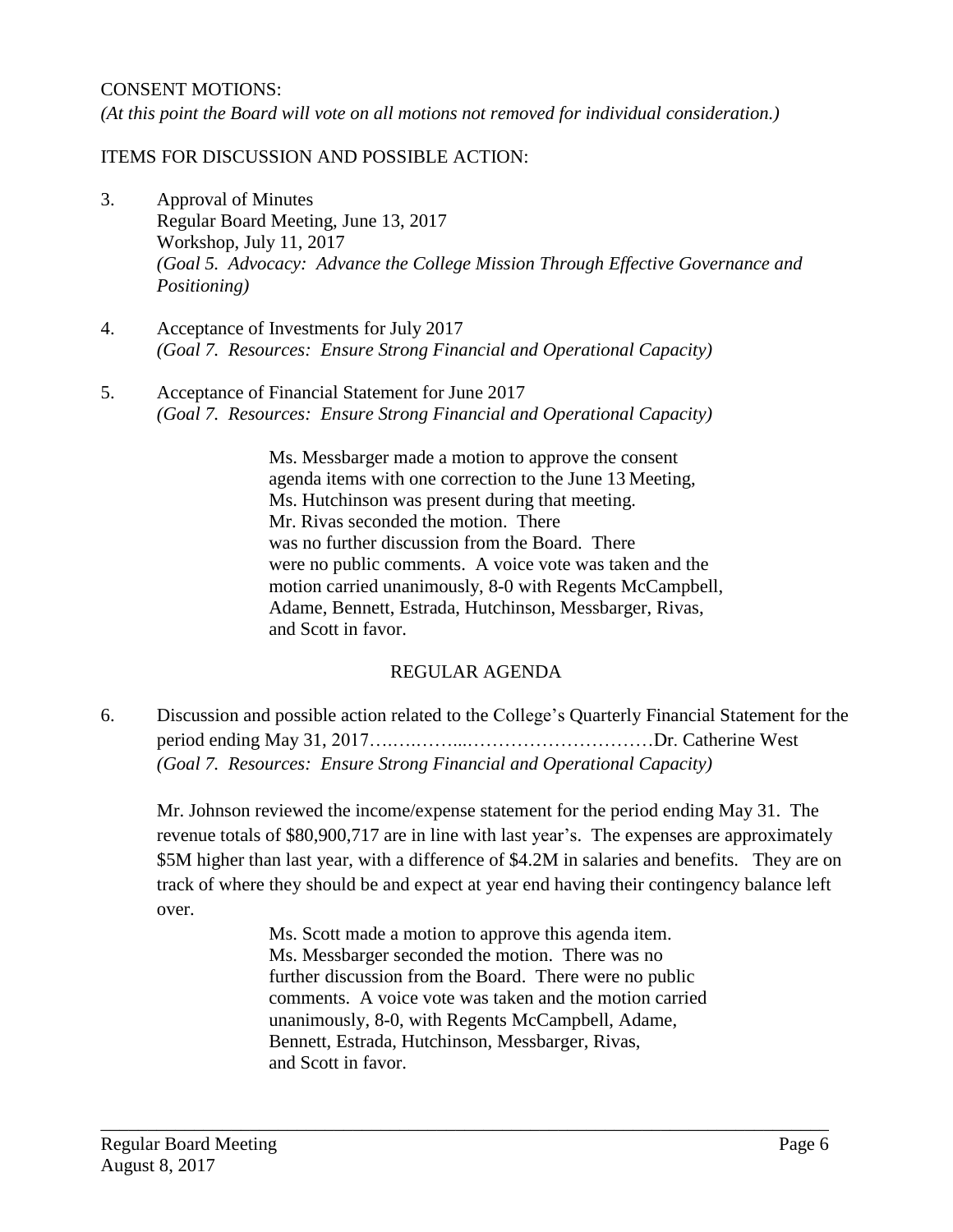7. Discussion and possible action related to the College's Quarterly Investment Report for the period ending May 31, 2017………….……………………...........................Mr. Ronald Ross *(Goal 7. Resources: Ensure Strong Financial and Operational Capacity)*

Mr. Ross with Patterson and Associates provided the Quarterly Investment Report. He thanked Dr. West for helping them get the portfolio structured. He discussed last year's rates compared to this year; the rates have gone up but there has been a flattening of the yield curve. He provided an overview of pooled funds, excluding the Series 2016 Tax Bond, the fiscal quarter earnings at the end of May were \$136,348. The Series 2016 Tax Bond pooled funds fiscal quarter earnings were \$195,305. He discussed their continued effort to diversify the portfolio.

Mr. Ross responded to questions from the Regents.

Mr. Rivas made a motion to approve this agenda item. Ms. Hutchinson seconded the motion. There was no further discussion from the Board. There were no public comments. A voice vote was taken and the motion carried unanimously, 8-0, with Regents McCampbell, Adame, Bennett, Estrada, Hutchinson, Messbarger, Rivas, and Scott in favor.

8. Discussion and possible action related to approval of the new certificate program in Medical Assisting…………………………………….………………………Dr. Beth Lewis *(Goal 1. Student Learning Success: Ensure Exceptional Educational Opportunities for All Students)*

Dr. Lewis presented information relating to the new certificate program in Medical Assisting. She introduced Mr. Glen Madden, Chair of Allied Health and Program Director and Associate Professor of Surgical Technology. Mr. Madden and Dean Shannon Ydoyaga put together this program. The Medical Assisting Level II Certificate will begin in Fall of 2018, or Spring 2018, if possible. Dr. Lewis's presentation included information on job duties, job market, certificate requirements, and institutional capacity.

Dr. Lewis and Mr. Madden responded to questions from the Regents.

Ms. Estrada made a motion to approve this agenda item. Mr. Rivas seconded the motion. There was no further discussion from the Board. There were no public comments. A voice vote was taken and the motion carried unanimously, 8-0, with Regents McCampbell, Adame, Bennett, Estrada, Hutchinson, Messbarger, Rivas, and Scott in favor.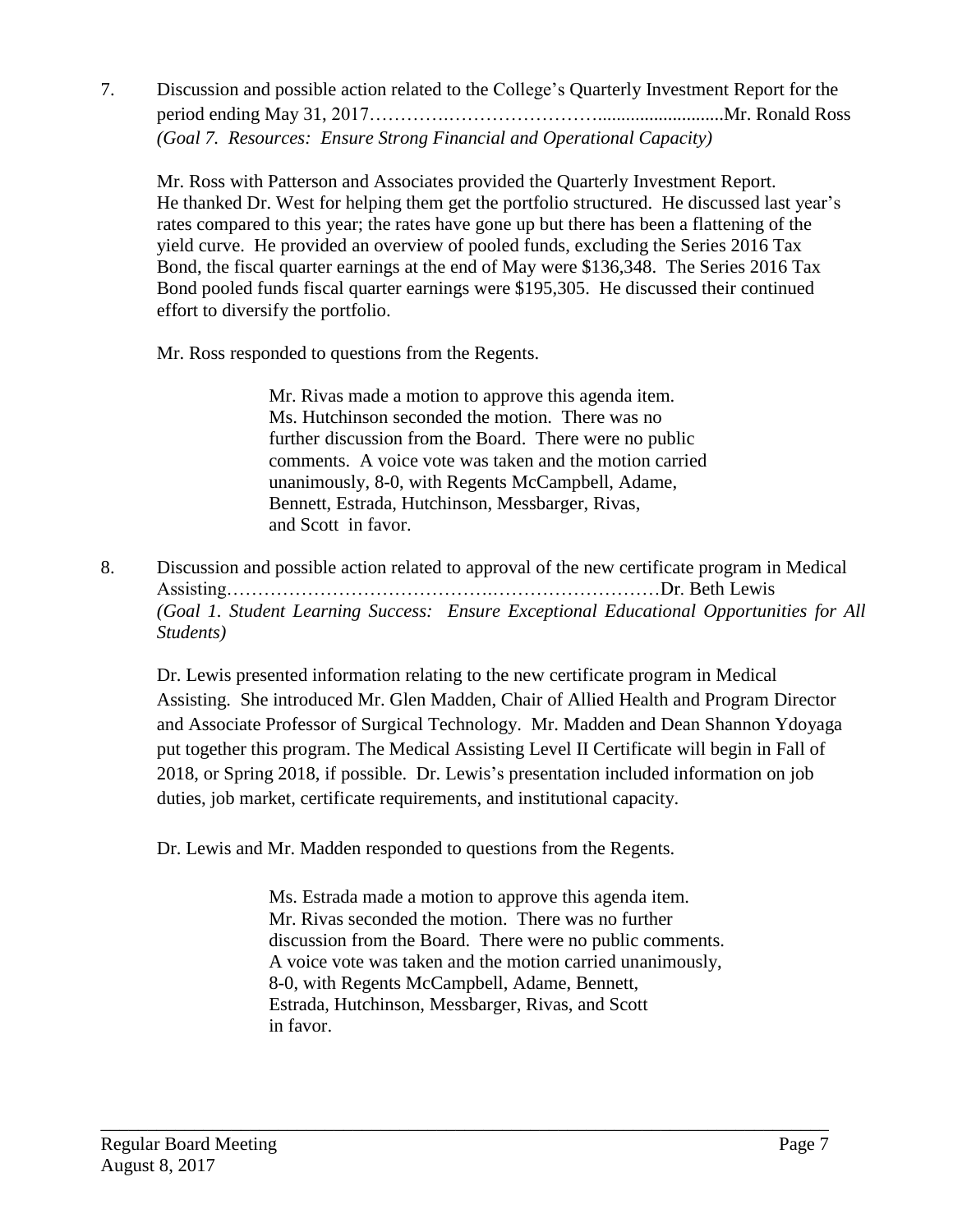9. Discussion and possible action related to the use of the Emerging Technology Expansion project surplus funds and authorizing the administration to include such building additions and site enhancements to the Emerging Technology Expansion project………...

…………………………………………………………...……………Mr. August Alfonso

*(Goal 7. Resources: Ensure Strong Financial and Operational Capacity)*

Dr. Lewis reminded the Board that on May 9, 2017 the Board authorized administration to expend the \$478,500 surplus budget for the Emerging Technology Expansion project for academic learning space additions as well as building and site improvements. After looking at different options, today's presentation will detail the best use of that money to get the best experience for the students. Dr. Lewis introduced the project architects, Raymond and Nick Gignac.

Mr. Raymond Gignac explained to the Board that the four elements they will discuss today were originally in the project, and they were asked to take them out because of budget concerns. Their recommendation would be to include the following to the budget: Improvements to West Entry (GMP), \$110,000; Corridor Ceramic Wainscot  $(1<sup>st</sup>/2<sup>nd</sup>$  Floors) \$18,081; Sage Glass at Large Glazing, \$203,581; and the remaining balance of \$146,838 added to project contingency.

Mr. Nick Gignac and Mr. Polo Esquivel presented their recommendations to the Regents and responded to questions from the Regents. See included Emerging [Technology](http://www.delmar.edu/WorkArea/DownloadAsset.aspx?id=2147485955) Expansion [Presentation.](http://www.delmar.edu/WorkArea/DownloadAsset.aspx?id=2147485955)

> Ms. Scott made a motion to use the project surplus funds and authorize administration to approve the three building additions as proposed and the remaining to go into contingency. Ms. Estrada seconded the motion. There was no further discussion from the Board. There were no public comments. A voice vote was taken and the motion carried unanimously, 8-0, with Regents McCampbell, Adame, Bennett, Estrada, Hutchinson, Messbarger, Rivas, and Scott in favor.

## **The Board took a brief recess at 2:25 p.m.**

### **The Board reconvened the meeting at 2:29 p.m.**

10. Discussion and possible action related to proposed Third Resolution of Censure of Regent Guy Watts ……….…………………………………………Mr. Trey McCampbell *(Goal 5. Advocacy: Advance the College Mission Through Effective Governance and Positioning)*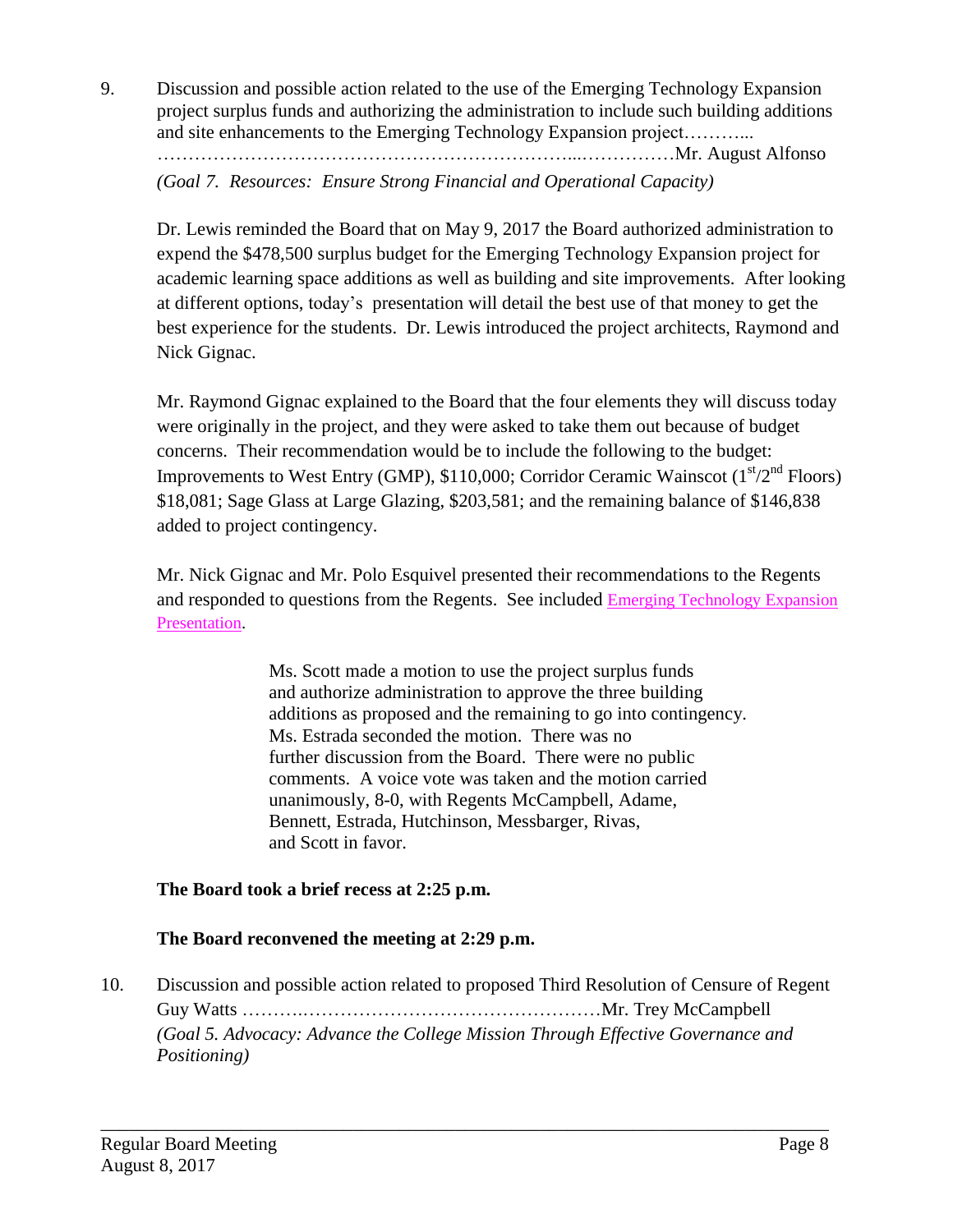Mr. McCampbell reminded the Regents and viewing public that several months ago, after receiving reports of questionable activity, the Board requested a third investigation which resulted in a third censure and it has taken several months to get to it due to schedules, but it will be addressed today.

Mr. Rivera presented for the Regent's consideration a Proposed Third Resolution of Censure of Regent Guy L. Watts which was similar to two other Resolutions of Censure the Board has voted on and approved. On May 9, 2017, the Board was presented with an Investigation Report that looked into activity and communication that took place earlier this year between Regent Watts and staff members at the Kinesiology Department. The Resolution of Censure tracks the other Resolutions of Censure and includes a full copy of the May 9, 2017 Report of Investigation in case the Regents would like to refer to it or look at the specific findings. At the May 9<sup>th</sup> Meeting the Board accepted the findings and further directed him to draft a Resolution of Censure for their consideration.

Mr. Rivera indicated that Regular Agenda Item #11 today relates to another matter and another investigation report that he will present to them.

Mr. Rivera read the text of the Proposed Third Resolution of Censure. See included [Third](http://www.delmar.edu/WorkArea/DownloadAsset.aspx?id=2147485957) [Resolution](http://www.delmar.edu/WorkArea/DownloadAsset.aspx?id=2147485957) of Censure.

> Ms. Messbarger made a motion to accept the Third Resolution of Censure. Ms. Hutchinson seconded the motion.

Mr. Rivas stated that it is unfortunate they have gone through so many times and have talked to him several times and he wishes Mr. Watts would remain in the meeting for the discussion instead of leaving.

Mr. McCampbell stated that when he gets asked in the public why the Board continues to do this, he responds that Mr. Watts continues to engage in the same conduct and because it is part of their responsibility under SACS accreditation to hold each of them on the Board accountable to their bylaws and ethical standards, the Board needs to take the responsible action under their bylaws and SACS standards.

There was no further discussion from the Board.

Mr. Jack Gordy made a public comment regarding freedom of speech, he asked "what did Guy Watts do, what kind of lies did he tell about Del Mar". He said if they voted for this they do not believe in freedom of speech. He stated that Guy Watts did nothing wrong and if he did asked them to prove it.

Mr. McCampbell stated that for the record, the material presented and the approach they have taken is not a matter of trying to violate anyone's freedom of speech but instead, a matter of Regent Watts violating bylaws and ethics standards and they are accountable for holding him up to that.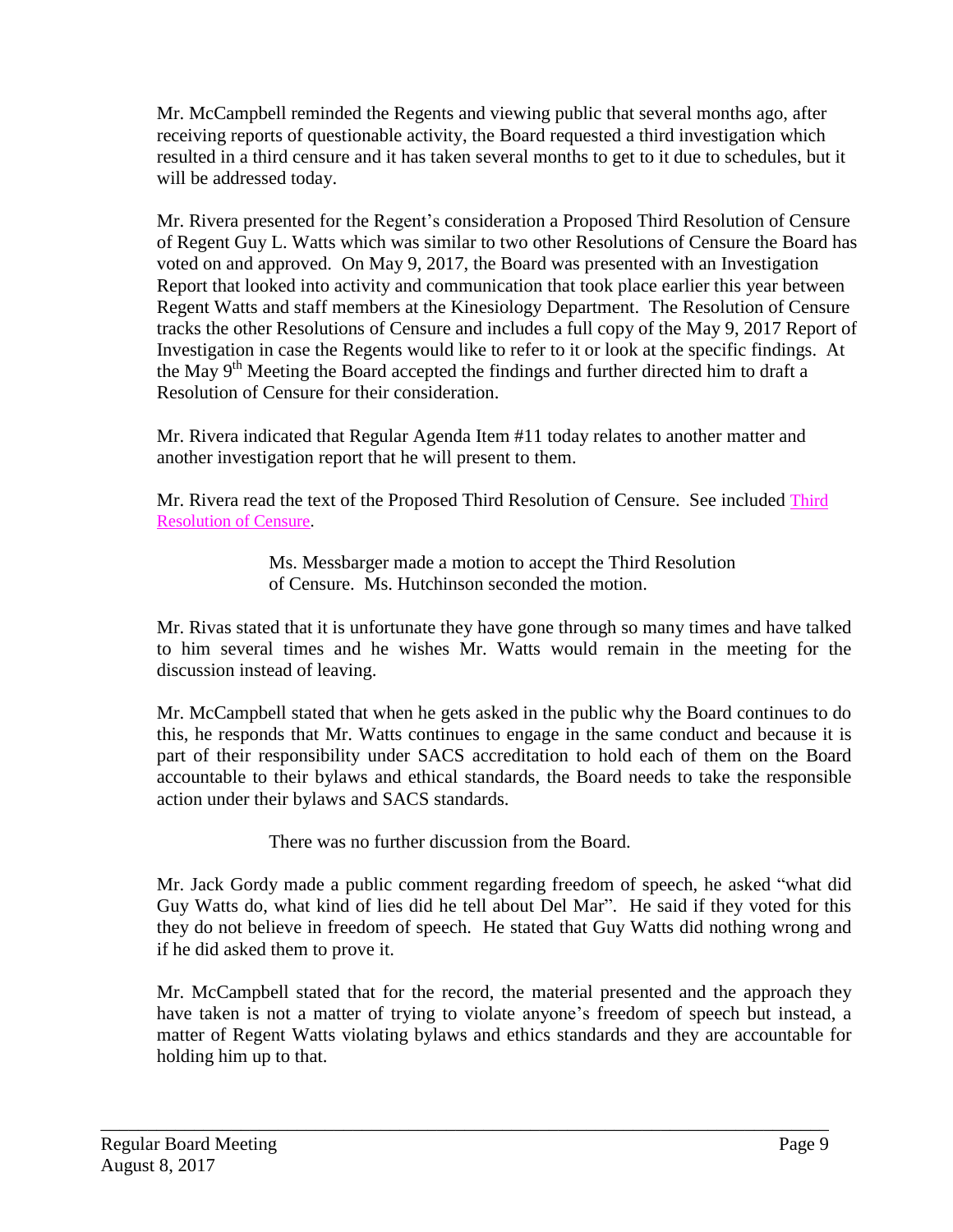Mr. Rivera stated that each Regent enjoys freedom of speech like every other citizen but when they decide to step in that chair and take the oath as a Regent, they are a public official and they have duties and responsibilities that other citizens do not have. Mr. Rivera said the Board doesn't just "talk the talk", they "walk the walk" and he is proud of the Board for making sure their words mean something. Mr. Rivera clarified the complaint process.

Mr. Rivas stated that the Board as a whole voted to pursue an investigation, and authorized Mr. Rivera to proceed with this investigation. The complaint came from the Board.

> There were no additional public comments. A roll-call vote was taken and the motion carried 7-1, amongst Regents present, with Regents McCampbell, Adame, Estrada, Hutchinson, Messbarger, Rivas, and Scott in favor; Mr. Bennett was opposed.

11. Discussion and possible action on report of investigation into whether Regent Guy Watts violated any duties under specific statute or law, Board Bylaw or Board Policy, including censure under Section 1.J, Board Bylaws and B2.1.4, College Policy and other appropriate action…………………………………………………..Mr. Trey McCampbell *(Goal 5. Advocacy: Advance the College Mission Through Effective Governance and Positioning)*

Mr. McCampbell said after the last investigation and the censure process were already started, there were additional concerns that surfaced.

Mr. Rivera presented the Board with an Investigation Report that was authorized on May 9, 2017 as a result of correspondence and activity by Regent Guy L. Watts. There is a flyer, or card, or document that is two sided and has been handed around the community. The investigation confirmed that the document is being handed out by Mr. Watts. The document has been a source of inquiry and part of their prior investigations as well. This investigation is the fourth time since January 2016 that the Board has been compelled to pursue a formal inquiry into ethical conduct on the part of Mr. Watts. The conduct has arisen in different settings but the ethical issues have been the same in each instance and stem directly from Regent Watts' refusal to respect the traditional and time honored roll of the Board as the keystone of the governance structure of the College. Regent Watts has repeatedly insisted on imposing a purely personal agenda that consists of two things, 1.) his continued insistence to be able to name the new campus the way he wants it named and that is the recurring theme in what he is handing out 2.) segregating what Regent Watts calls "unprepared students" away from the anticipated new campus.

Mr. Rivera explained that in the course of this investigation, the correspondence was looked at, the bylaws and code of ethics were reviewed, policies, minutes of prior Board Meetings, and the prior investigations, were all taken into account. In addition, this investigation took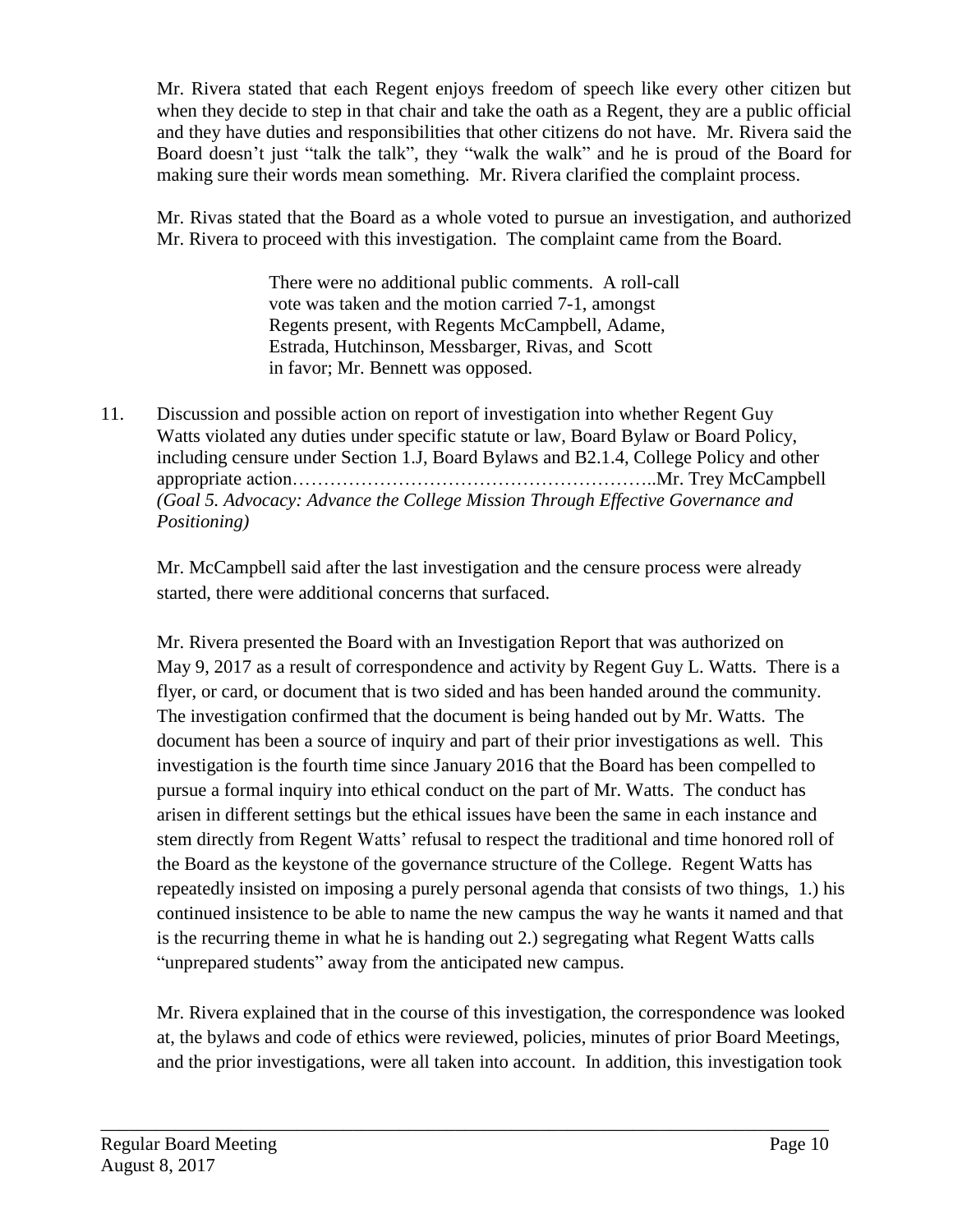into account negative community feedback on Regent Watts' flyer and also included a consultation with a representative of the Padre Island Business Association, which previously asked Mr. Watts to discontinue using the PIBA name in his materials. As with every prior investigation, Regent Watts was provided an opportunity to respond to the investigation but in this instance he did not reply. Mr. Rivera reviewed the Investigation Report and his findings. See included Report of [Investigation](http://www.delmar.edu/WorkArea/DownloadAsset.aspx?id=2147485956).

Mr. Rivera reassured the Board that what they are doing is in accordance with the highest and best ethical practices that are followed nationwide.

Mr. Rivera responded to questions from the Regents and each Regent provided comments regarding this agenda item.

> Ms. Messbarger made a motion to accept the findings and conclusions of the investigation and direct General Counsel to prepare a Resolution of Censure for the Board's consideration. Ms. Scott seconded the motion. There was no further discussion from the Board. There were no public comments. A roll-call vote was taken and the motion carried unanimously, amongst Regents present, 8-0, with Regents McCampbell, Adame, Bennett, Estrada, Hutchinson, Messbarger, Rivas, and Scott in favor.

GENERAL PUBLIC COMMENTS (Non-Agenda Items) – 3-minute time limit

Mr. Jack Gordy made a general public comment regarding his opposition to the raise in property taxes.

Ms. Vangie DeLeon announced the 50<sup>th</sup> Anniversary Celebration of the RN Program.

- 12. CLOSED SESSION pursuant to:
	- **A. TEX. GOV**'**T. CODE** § **551.071**: (Consultation with legal counsel), regarding pending or contemplated litigation, or a settlement offer, with possible discussion and action in open session; and, the seeking of legal advice from counsel on pending legal or contemplated matters or claims, with possible discussion and action in open session; and
	- **B. TEX. GOVT. CODE** § **551.074(a)(1)**: (Personnel Matters), regarding the employment, evaluation, reassignment, duties, discipline, or dismissal of a public officer or employee; including 1.) Review of Regent's Duties, Responsibilities and Statement of Ethics (Regent Watts); and, 2.) Annual Evaluation of College President, with possible discussion and action in open session.